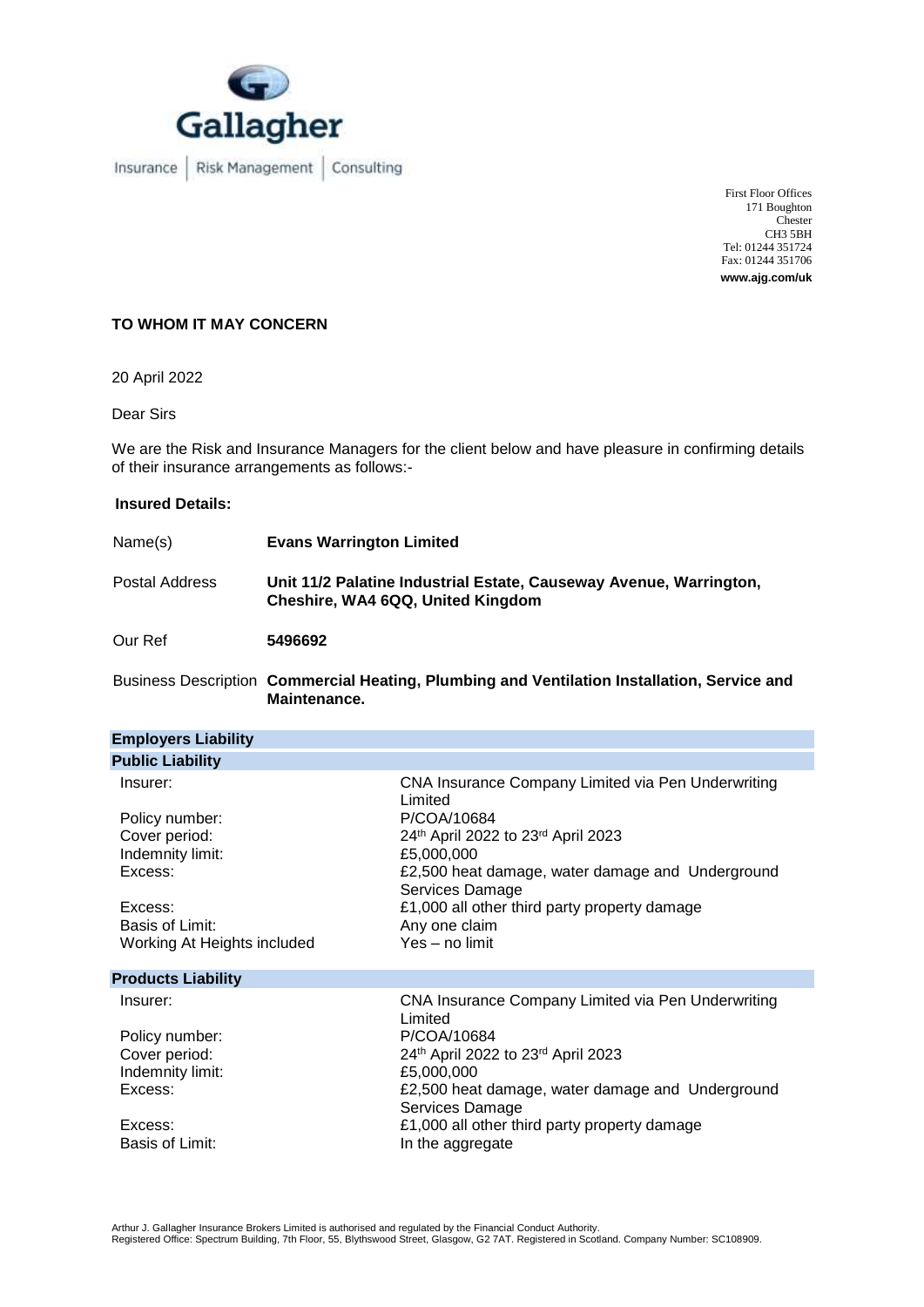### **Public and Products Liability (Excess Layer)**

| Insurer:                    | American International Group UK Limited       |
|-----------------------------|-----------------------------------------------|
| Policy number:              | 0021901595                                    |
| Cover period:               | 24th April 2022 to 23rd April 2023            |
| Excess layer:               | £5,000,000                                    |
| Primary indemnity limit:    | £5,000,000                                    |
| Basis of Limit:             | Any one claim (In the aggregate for Products) |
| Working At Heights included | Yes - no limit                                |

### **Contractors Plant – Hired in**

Policy number:<br>Cover period: Limit of indemnity  $(E)$ :<br>Excess:

Insurer: The United Engineering Insurance Limited<br>  $10006418900$ <br>  $0006418900$ 24<sup>th</sup> April 2022 to 23<sup>rd</sup> April 2023<br>£250,000 £1,000

### **Contractors All Risk**

Insurer: HSB Engineering Insurance Limited Policy number: 0006418900 Cover period:  $24<sup>th</sup>$  April 2022 to 23<sup>rd</sup> April 2023<br>Maximum contract site value (£):  $£500.000$ Maximum contract site value  $(E)$ :  $E500,00$ <br>Excess:  $E1,000$ Excess:

### **Use of Heat Condition**

You must ensure that the following precautions are taken each time any of the following equipment is used:

(A) electric, oxy-acetylene or similar welding or cutting equipment;

(B) cutting or grinding equipment using abrasive disks or wheels;

(C) blow lamp, blow torch, hot air gun or hot air stripper; or

(D) asphalt, bitumen, tar or pitch heater is used away from premises which You own, hire or rent.

(1) Before starting work:

(a) Where You and any other person(s) for whom You are responsible are working at a site, a person responsible for fire safety must be appointed to ensure the following precautions are taken;

(b) Fire safety checks to identify material that might be liable to catch fire must be carried out before work commences including the areas:

(i) under floors or decks or above ceilings (including false or suspended ceilings); or

(ii) behind walls, screens, bulkheads or partitions,

and such checks must be repeated regularly during the work and immediate steps taken to extinguish smouldering or flames detected;

(c) Combustible materials within 3 metres of the point of application of heat, including, if there is a risk of ignition directly or by conduction, materials:

(i) under floors or decks or above ceilings (including false or suspended ceilings); or

(ii) behind walls, screens, bulkheads or Partitions

must be removed or, if impracticable covered and protected by overlapping sheets or screens of non-combustible material; and

(d) all gaps or holes through which sparks or flames could pass must be covered by non- combustible material.

(2) While work is in progress: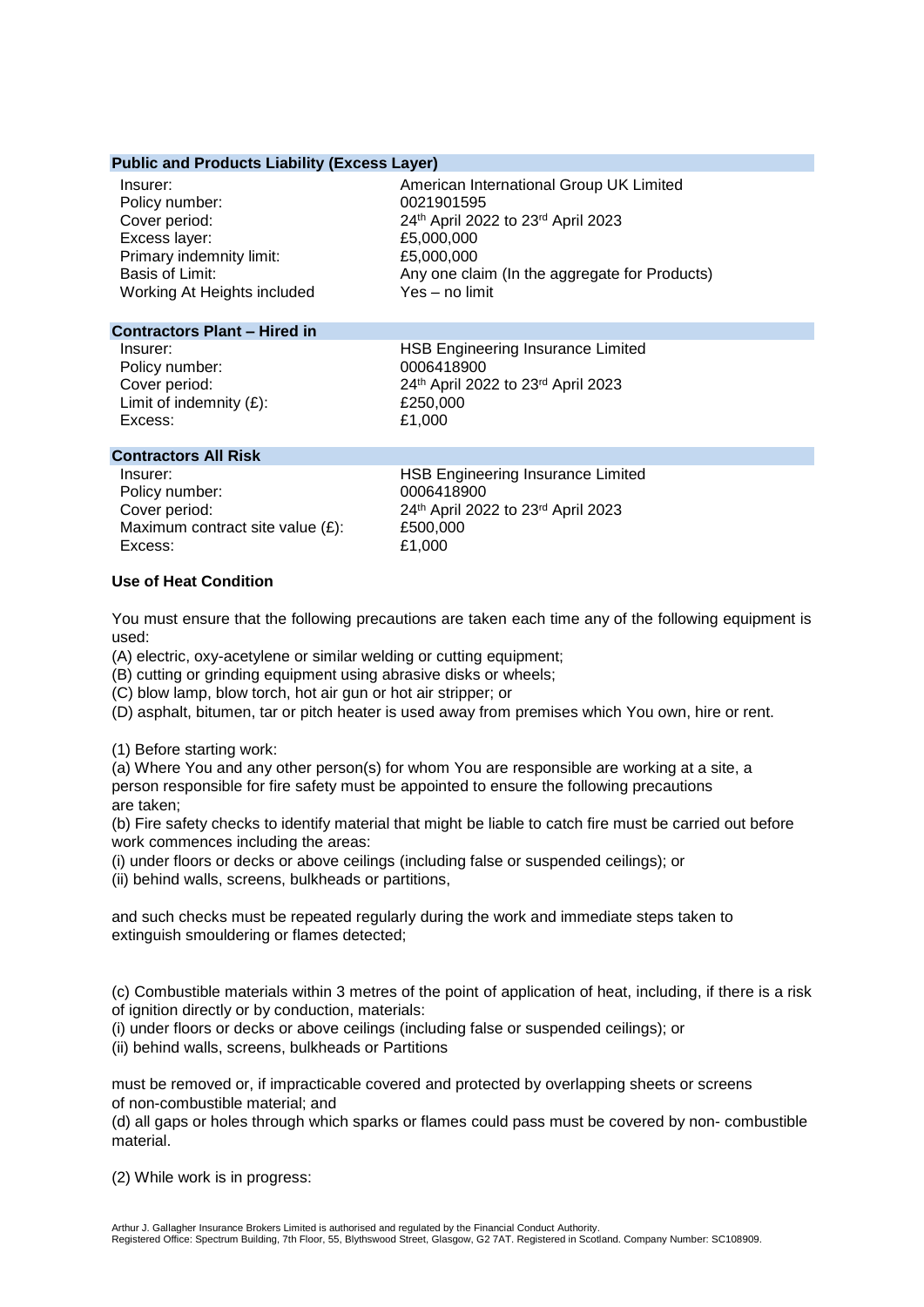(a) a sufficient number of portable fire extinguishers in full working order and suitable for dealing with the type of fire risk expected must be kept available at the point of application of heat and used immediately smoke, smouldering or flames are detected;

(b) heat equipment must:

(i) not be lit until immediately before use or left unattended while lit, switched on or hot; and

(ii) must be extinguished immediately after use;

(c) cylinders:

(i) must not be changed while the equipment is hot; and

(ii) not in use must be kept at least 15 metres from the burner;

(d) paraffin or petrol powered equipment:

(i) must be filled/refilled in the open

(ii) must not be filled/refilled while hot;

(e) asphalt, bitumen, tar or pitch:

(i) must only be heated in the open; and

(ii) in a container designed for that purpose, placed on a non-combustible surface at ground level.

(3) After finishing work

(a) Hot waste materials and welding rods must be removed and safely disposed of; and (b) a final fire safety check must be carried out between 30 and 60 minutes after work has finished and immediate steps taken to extinguish smouldering or flames detected.

We will not provide indemnity for any liability under this Policy arising from any act, incident or Event occurring while You are not in compliance with this condition, unless You can demonstrate Your failure to comply could not have increased the risk of loss in the circumstances in which it arose.

Cover is subject to the full terms, conditions and exclusions of the policy.

This document is issued to you as a matter of information only and the issuance of this document does not: -

- i) create any contractual relationship between Arthur J. Gallagher Insurance Brokers Limited and the recipient
- ii) make the person or organisation to whom it has been issued an additional assured, nor does it modify in any manner the contract of Insurance between the Assured and the Underwriters.

Any amendments, change or extension of such contract can only be effected by specific endorsement attached thereto with the consent of the Assured and the Underwriters.

We accept no responsibility whatsoever for any inadvertent or negligent act, error or omission on our part in preparing this information or for any loss, damage, expense hereby occasioned to the recipient of this letter

Should the insurance cover be cancelled assigned or changed in any way during the period of insurance neither we nor insurers accept any obligation to notify any recipient.

Yours faithfully

# *Michael Hughes*